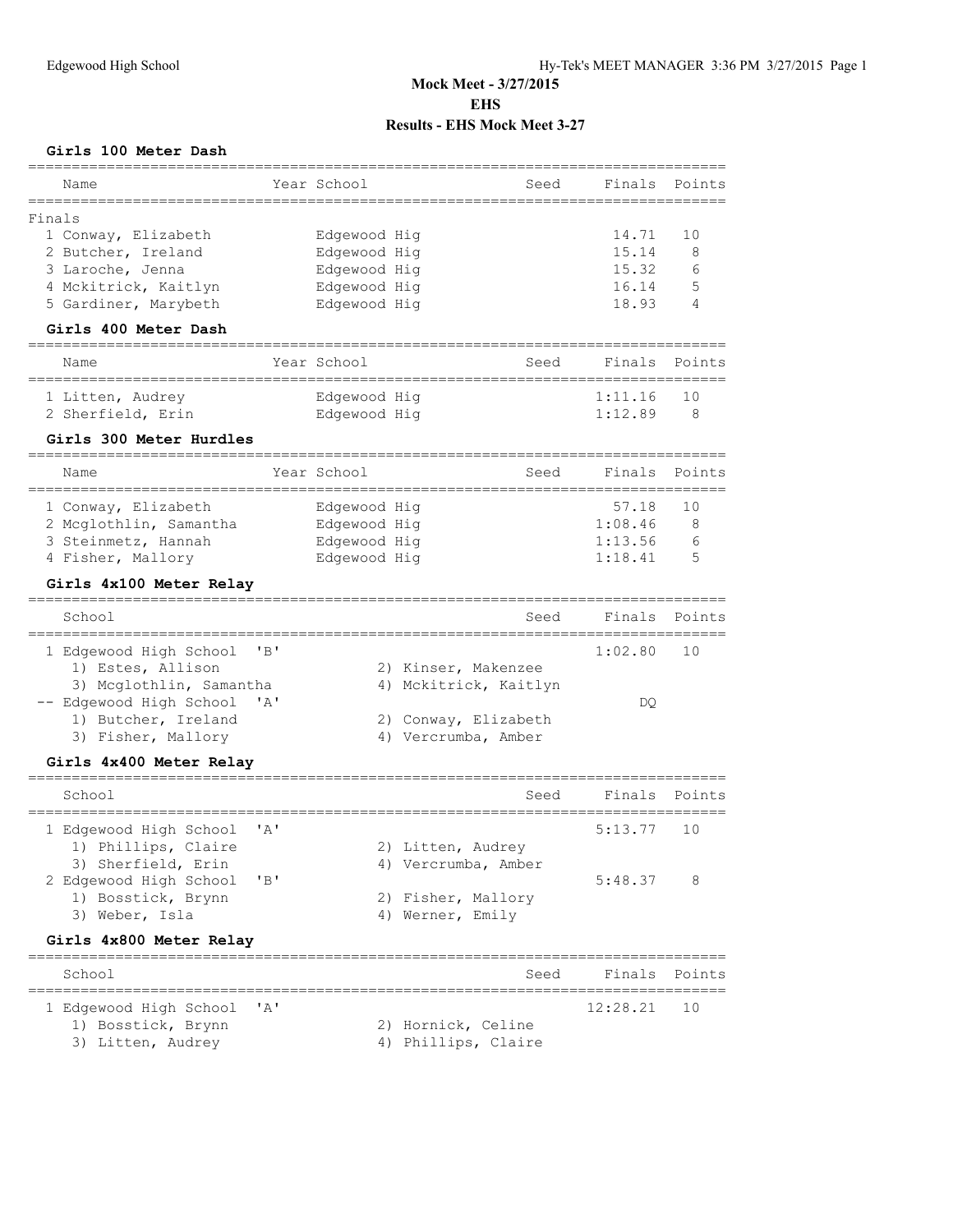#### **Girls High Jump**

| Name                                                        | Year School                  |                       | Seed | Finals         | Points           |
|-------------------------------------------------------------|------------------------------|-----------------------|------|----------------|------------------|
| 1 Vercrumba, Amber                                          | Edgewood Hig                 |                       |      | $4 - 08.00$    | 10               |
| 2 Orlowski, Celeste                                         | Edgewood Hig                 |                       |      | $4 - 02.00$    | 8                |
| Girls Pole Vault                                            |                              |                       |      |                |                  |
| Name                                                        | Year School                  |                       | Seed | Finals         | Points           |
| 1 Kinser, Makenzee                                          | Edgewood Hig                 |                       |      | $7 - 06.00$    | 10               |
| 2 Weber, Isla                                               | Edgewood Hig                 |                       |      | $7 - 00.00$    | 8                |
| -- Kojder, Alyssa                                           | Edgewood Hig                 |                       |      | NΗ<br>NΗ       |                  |
| -- Evans, Destanee                                          | Edgewood Hig                 |                       |      |                |                  |
| Girls Long Jump                                             |                              |                       |      |                |                  |
| Name                                                        | Year School                  |                       | Seed | Finals         | Points           |
| 1 Vercrumba, Amber                                          | Edgewood Hig                 |                       |      | $13 - 03.00$   | 10               |
| 2 Butcher, Ireland                                          | Edgewood Hig                 |                       |      | $11 - 04.00$   | 8                |
| Boys 100 Meter Dash                                         |                              |                       |      |                |                  |
| Name                                                        | Year School                  |                       | Seed | Finals         | Points           |
| 1 Beyers, Levi                                              | Edgewood Hig                 |                       |      | 12.06          | 10               |
| 2 Hall, Cole                                                | Edgewood Hig                 |                       |      | 12.87          | 8                |
| 3 Hiatt, Ryan                                               | Edgewood Hig                 |                       |      | 13.15          | 6                |
| 4 Bise, Noah                                                | Edgewood Hig                 |                       |      | 13.72<br>14.12 | 5<br>4           |
| 5 Mobley, Nick<br>6 Hammond, Austin                         | Edgewood Hig<br>Edgewood Hig |                       |      | 15.76          | 3                |
| Boys 200 Meter Dash                                         |                              |                       |      |                |                  |
| Name                                                        | Year School                  |                       | Seed | Finals         | Points           |
|                                                             |                              |                       |      |                |                  |
| 1 Beyers, Levi                                              | Edgewood Hig                 |                       |      | 25.28          | 10               |
| 2 Hiatt, Ryan<br>3 Poling, Lucas                            | Edgewood Hig<br>Edgewood Hig |                       |      | 27.58<br>27.95 | 8<br>6           |
| 4 Graef, Andrew                                             | Edgewood Hig                 |                       |      | 28.89          | 5                |
| 5 Bise, Noah                                                | Edgewood Hig                 |                       |      | 29.34          | 4                |
| 6 Hammond, Austin                                           | Edgewood Hig                 |                       |      | 32.77          | 3                |
| Boys 400 Meter Dash                                         |                              |                       |      |                |                  |
| ========<br>Name                                            | Year School                  | ===================== | Seed | Finals         | Points           |
| =====================================<br>1 Ayedlott, Denver | Edgewood Hig                 |                       |      | 1:02.52        | ==========<br>10 |
| 2 Graef, Andrew                                             | Edgewood Hig                 |                       |      | 1:04.43        | 8                |
| 3 Pugh, Jace                                                | Edgewood Hig                 |                       |      | 1:07.34        | 6                |
|                                                             |                              |                       |      |                |                  |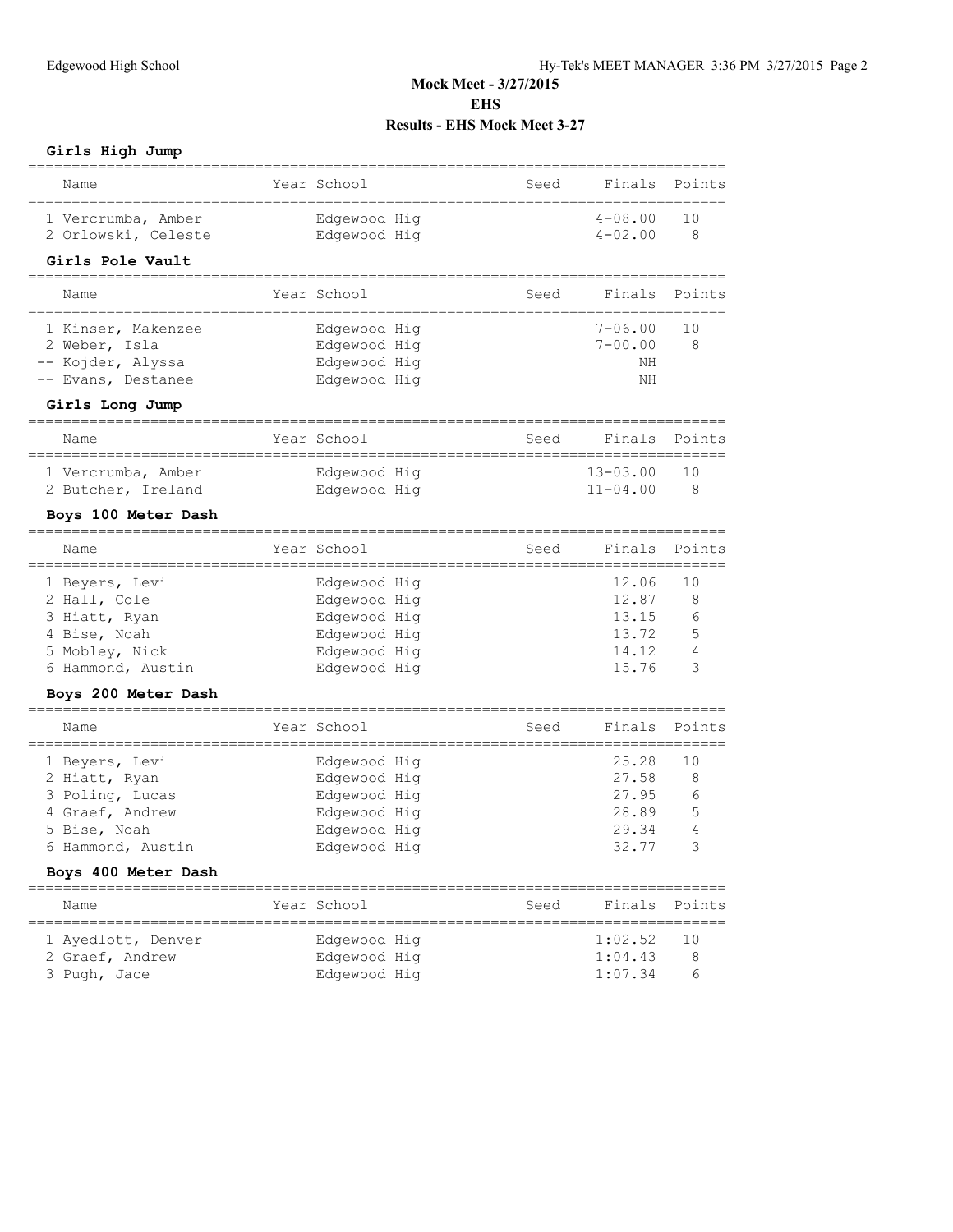# **Boys 800 Meter Run**

| Name                                    |             | Year School  | Seed                | Finals                          | Points |
|-----------------------------------------|-------------|--------------|---------------------|---------------------------------|--------|
| 1 Welch, Nathan                         |             | Edgewood Hig |                     | 2:24.52                         | 10     |
| 2 Kovach, Zach                          |             | Edgewood Hig |                     | 2:26.19                         | 8      |
| 3 Weller, Nathan                        |             |              |                     | 2:29.34                         | 6      |
|                                         |             | Edgewood Hig |                     |                                 |        |
| Boys 1600 Meter Run                     |             |              |                     |                                 |        |
| Name<br>_______________                 | ----------- | Year School  | Seed                | Finals<br>_______________       | Points |
| 1 Weller, Nathan                        |             | Edgewood Hig |                     | 5:29.69                         | 10     |
| 2 Michael, Alex                         |             | Edgewood Hig |                     | 5:31.63                         | 8      |
| 3 Kovach, Zach                          |             | Edgewood Hig |                     | 5:35.88                         | 6      |
| 4 Bower, Tre                            |             | Edgewood Hig |                     | 5:38.54                         | 5      |
| 5 Bradburn, Daniel                      |             | Edgewood Hig |                     | 5:43.97                         | 4      |
|                                         |             |              |                     |                                 |        |
| Boys 110 Meter Hurdles                  |             |              |                     |                                 |        |
| Name                                    |             | Year School  | Seed                | Finals                          | Points |
| 1 Smith, Austin                         |             | Edgewood Hig |                     | 16.87                           | 10     |
| 2 Stillions, Luke                       |             | Edgewood Hig |                     | 19.23                           | 8      |
| 3 Saylor, Mason                         |             | Edgewood Hig |                     | 19.51                           | 6      |
| Boys 300 Meter Hurdles                  |             |              |                     |                                 |        |
| Name                                    |             | Year School  | Seed                | Finals                          | Points |
|                                         |             |              |                     |                                 |        |
| 1 Smith, Austin                         |             | Edgewood Hig |                     | 43.54                           | 10     |
| 2 Saylor, Mason                         |             | Edgewood Hig |                     | 46.42                           | 8      |
| 3 Stillions, Luke                       |             | Edgewood Hig |                     | 48.88                           | 6      |
| 4 McGlothlin, Tyler                     |             | Edgewood Hig |                     | 56.76                           | 5      |
| Boys 4x100 Meter Relay                  |             |              |                     |                                 |        |
| School                                  |             |              | Seed                | Finals                          | Points |
|                                         |             |              |                     |                                 |        |
| 1 Edgewood High School                  | ' A '       |              |                     | 48.11                           | 10     |
| 1) Beyers, Levi                         |             |              | 2) Boruff, Blair    |                                 |        |
| 3) Poling, Lucas                        |             | 4)           | Smith, Austin       |                                 |        |
| 2 Edgewood High School                  | 'B'         |              |                     | 51.38                           | 8      |
| 1) Hall, Cole                           |             |              | 2) Mayfield, Kaven  |                                 |        |
| 3) Mobley, Nick                         |             | 4)           | Pugh, Jace          |                                 |        |
| 3 Edgewood High School                  | "C"         |              |                     | 55.81                           | 6      |
| 1) Bise, Noah                           |             |              | 2) Bradburn, Daniel |                                 |        |
| 3) Hammond, Austin                      |             |              | 4) Hiatt, Ryan      |                                 |        |
| Boys 4x400 Meter Relay                  |             |              |                     |                                 |        |
| =============================<br>School |             |              | Seed                | Finals                          | Points |
|                                         |             |              |                     | =============================== |        |
| 1 Edgewood High School                  | ' A '       |              |                     | 3:58.53                         | 10     |
| 1) Boruff, Blair                        |             |              | 2) Ayedlott, Denver |                                 |        |
| 3) Beyers, Levi                         |             |              | 4) Smith, Austin    |                                 |        |
| 2 Edgewood High School                  | "B"         |              |                     | 4:17.94                         | 8      |
|                                         |             |              |                     |                                 |        |